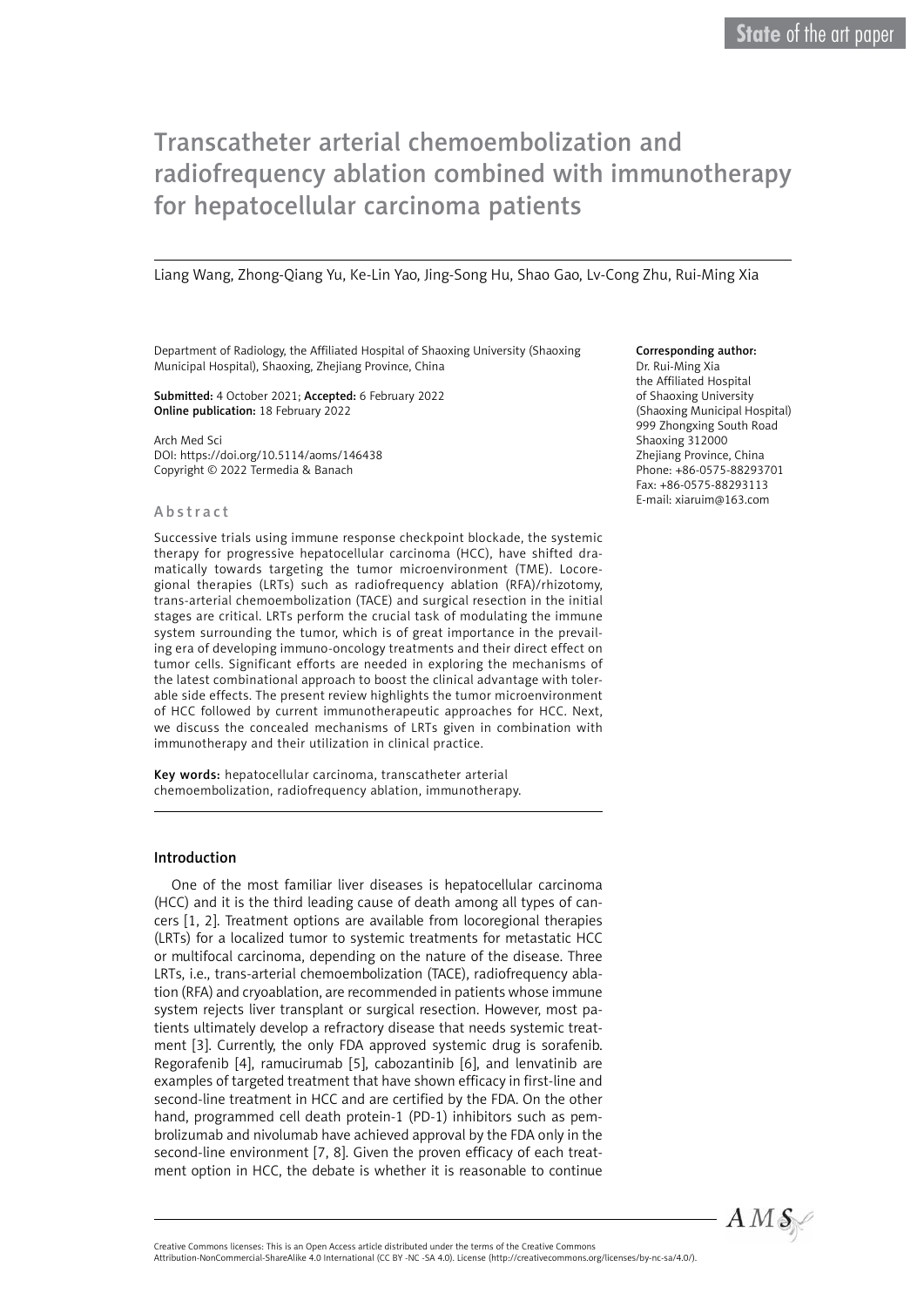the immunotherapy and TACE combination, or the moderate effect of immunotherapy can be transferred to the adjuvant setting post-TACE in the advanced setting. The current review highlights the tumor microenvironment of HCC followed by current immunotherapeutic approaches for HCC. Next, we discuss the concealed mechanisms of LRTs given in combination with immunotherapy and their utilization in clinical practice.

### Immune landscape of HCC

The liver is often inflamed as an outcome of chronic hepatitis infection or long-term liver injury [9]. However, mild inflammation acts as a barrier against pathogens and helps to heal tissue injury, whereas persistent liver inflammation may disrupt the microenvironment and aggravate carcinogenesis [10–12]. The liver may generate inflammatory mediators such as chemokines and cytokines, which accelerate angiogenesis, anti-apoptotic cascades, and immune evasion as well as attracting immunocytes capable of creating a niche microenvironment that promotes tumor development [13–15]. Tumor-linked chemokines and cytokines can engage and polarize immune molecules into a tumor supporting phenotype, thereby promoting tumor development. Tumor-associated macrophages are polarized into M2 macrophages by IL-4, IL-10, IL-13, and TGF-b, which exist in the TME and initiate development of tumor by recruiting CD4+FoxP3+ regulatory T-cells (Tregs) (Figure 1) and stimulating angiogenesis, constituting one such immune subset [16, 17]. TAM accumulation in the tumor region is linked to a weak diagnosis in various cancers, including HCC [16, 18].



Figure 1. The immune system episodes contribute to a favorable or unfavorable mechanism in HCC. CD4+ T helper 2 (Th2) cell enrichment is linked to a weak overall survival rate in patients with HCC. TGF-b and Th2- generates cytokines such as IL-4, IL-10, and IL-13, that promote tumor-linked macrophages (TAMs) to polarize into M2 macrophage phenotype as an immunosuppressive agent that attracts T regulatory cells (Tregs). Particularly, Tregs improve the immunosuppressive tumor surrounding environment by blocking the pathway of natural killer cells and CD8+ T memory/effector cells that possess tumor-killing capability that weakens disease prognosis. TGF-b also assisted in CD4+ T helper 17 (Th17) cell differentiation and increased Th17 cell prevalence, linked to enhanced microvascular aggression and decreased DFS and OS in patients with HCC. Since CD4+ T helper 1 cells (Th1) can enhance CD8+ T cell excitation with the help of dendritic cells (DC) and stimulate DC-mediated tumor suppression, their presence was linked to better outcomes in HCC. Despite their ability to destroy tumor cells and their connection to a better prognosis in HCC, upregulation of fatigue biomarkers is shown by CD8+ T cells (e.g., LAG-3, PD-1 and CTLA-4), inhibiting their killing potential in chronic conditions and leading to tumor progression. Reproduced with permission from Lee *et al.* [39]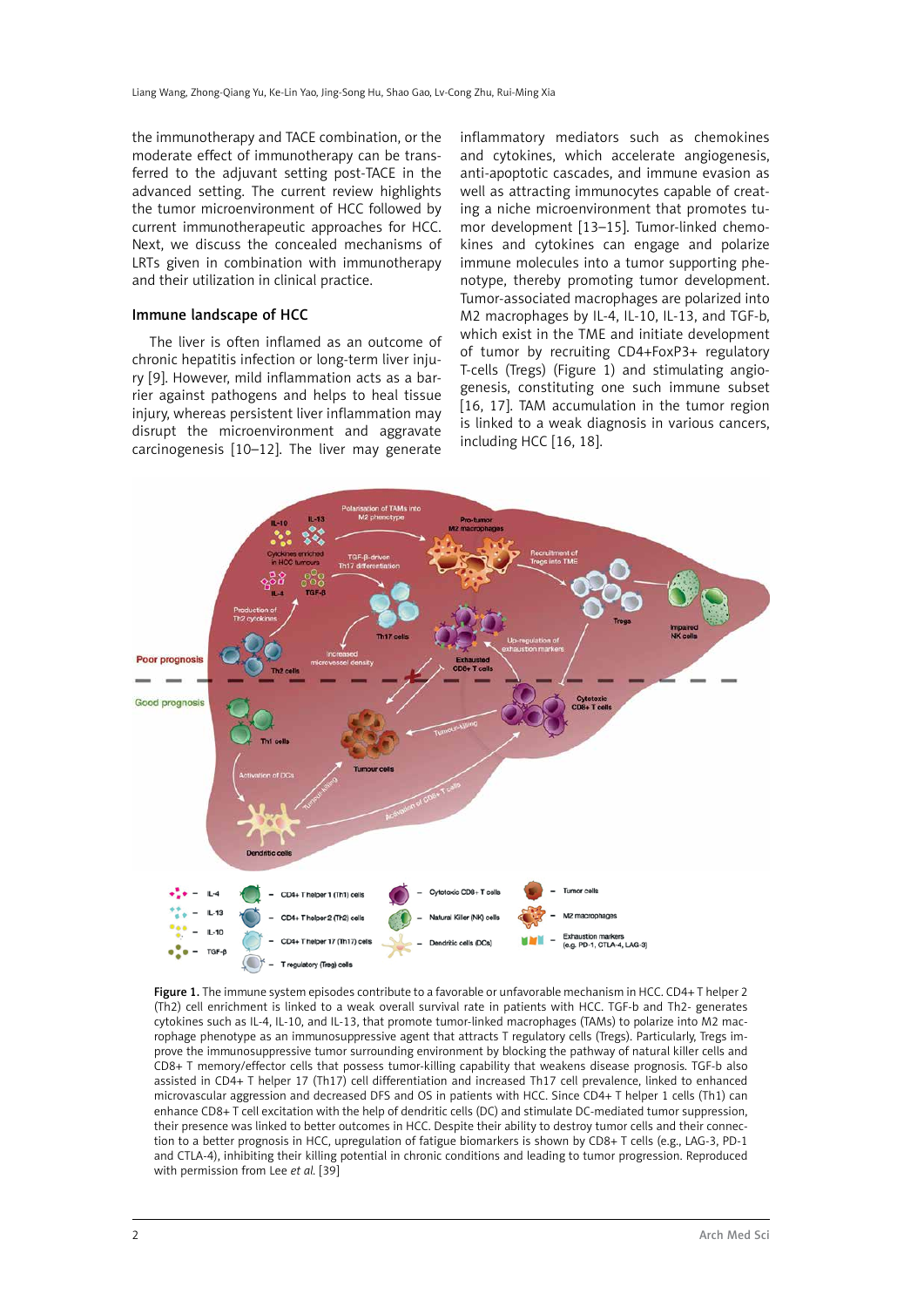Tregs, which control or dampen the cytotoxic potential and activate CD8-positive T cells, act as an integral component in tumorigenesis [19, 20]. Earlier, we stated that Tregs from HBV-positive hepatocellular carcinoma showed increased expression of PD-1 and were more effective at suppressing CD8-positive T cells. Treg production by higher intra-tumoral interleukin-17 has been regularly identified in HCC patients, linked to a worse prognosis and shorter survival [12, 18, 19, 21, 22]. TGF-b-rich HCC TME also promotes Th17 separation; a CD4+ T subgroup also produces IL-17 [23]. In HCC patients, high intra-tumoral Th17 frequencies were linked to microvascular invasion and a weak overall survival rate (OS) along with disease-free survival (DFS) [24].

CD4+ T helper 1 cells (Th1) can produce IFN-g, and on the other hand can activate dendritic cells, resulting in improved excitation and advancement of CD8+ T cells [25, 26]. Th1 helper cells also activate dendritic cell-mediated tumor suppression via IFN-γ-dependent pathways, fueling anti-tumor immune responses downstream (Figure 1) [27]. Patients with HCC are treated with transarterial chemoembolization (TACE); an improvement in Th1 response was linked to better outcomes [28]. Though Th1 has demonstrated anti-tumor activity, compared to normal healthy livers, type 2 CD4+ T helper cells (Th2) cells were augmented in HCC tissues and are conversely related with overall survival of HCC patients [29]. Th2-type cytokines such as interleukin-10 (IL-10), interleukin-4 (IL-4) and interleukin-13 (IL-13) will make M2 macrophages less cytotoxic, reducing CD8+ T cell-initiated cytotoxic activity (Figure 1) [30, 31]. Moreover, increased Th2 cytokine output has been associated with an enhanced risk of HCV- HCC [32, 33].

Immune molecules that are cytotoxic, such as natural killer cells (NK), CD8+ T effector memory (Tem) and CD8+ T resident memory (Trm), act as anti-tumor agents [18, 21]. However, natural killer cells around the HCC tumor regions were found to have lower cytolytic ability and IFN-g output than NK cells from a healthy cellular environment [34]. Lee stated that the Tregs obtained from HCC patients showed a reduction in the tumor-suppressing capacity of homologous NK cells (Figure 1). Although the existence of Tem and Trm cells can be a bridge for better prediction in HCC [35], they frequently release biomarkers including lymphocyte-activation gene 3 (LAG-3), cytotoxic T-lymphocyte-associated antigen 4 (CTLA-4) and PD-1 that are adversely linked with functional ability (Figure 1) [36–38]. The detailed landscape of HCC is shown in Figure 1 [39].

## Immunotherapy in HCC (immune checkpoint blockers)

PD-1 inhibitors such as nivolumab and pembrolizumab in second-line treatment have shown their recent involvement in mature and metastatic HCC after sorafenib. Pembrolizumab and nivolumab were approved by the FDA after conducting two different clinical trials, the Keynote-224 on 105 patients and Checkmate 040 on 262 patients, respectively [40, 41]. Both the trials were Phase II stage single arm and open-label experiments on patients with metastatic HCC resistant to sorafenib. Patients with Child-Pugh class A were included in both trials. However, patients with B7 were included in Checkmate 040 regardless of hepatitis B or C. Pembrolizumab had a 17% overall objective response rate and nivolumab had a 20% overall unbiased response rate with a greater number of responding patients showing long-term responses. Without considering whether the patients had infectious hepatitis or not, the therapy was well accepted. Program cell death ligand 1 (PD-L1) expression did not appear to be related to nivolumab response. Although a phase III staged placebo-controlled trial (Keynote-240) in second-line treatment found that pembrolizumab reduced the risk of death by 20%, it fell short of its statistical goals [42].

In the front-line environment, the findings of a recently published randomized phase III clinical trial (Checkmate 459) distinguishing nivolumab and sorafenib did not meet the previously stated statistical significance for overall survival (OS), i.e.,  $HR = 0.84$ ,  $p = 0.0419$ , despite significant improvements in OS (16.4 months vs. 14.7 months), ORR (15% vs. 7%) and CR (4 vs. 1) with nivolumab. PD-L1 negative and positive tumors showed responses. 22% registered against nivolumab related side effects; however, 49% reported side effects against sorafenib [43]. Other checkpoint inhibitors of immune cells have shown minimal activity in progressed HCC. The PD-L1 antibody durvalumab showed a 10% overall response rate in pre-treated HCC patients [44]. Cytotoxic T lymphocyte-associated antigen 4 (CTLA-4) is a tremelimumab antibody that showed a 17% response, equivalent to PD-L1 or PD-1 inhibitors, but only in a limited population of 20 patients who rejected the options of surgery or LRTs in chronic hepatitis C and progressed HCC [45]. PD-L1 negative and positive tumors showed responses. 22% registered against nivolumab related side effects; however, 49% reported side effects against sorafenib [44]. In the HIMALAYA Phase 3 trial, identical tremelimumab and durvalumab were distinguished from sorafenib in the first-line treatment [46].

Anti-PD-1/PD-L1 or anti-CTLA-4 antibodies have been combined with alternative approaches such as anti-angiogenesis in a number of ongoing trials. In the most recent study, named IMbrave150, the combined effect of bevacizumab and atezolizumab (anti-PD-L1) showed a targeted response to vascular endothelial growth factor A (VEGF-A), an approach that has shown the dominant effect in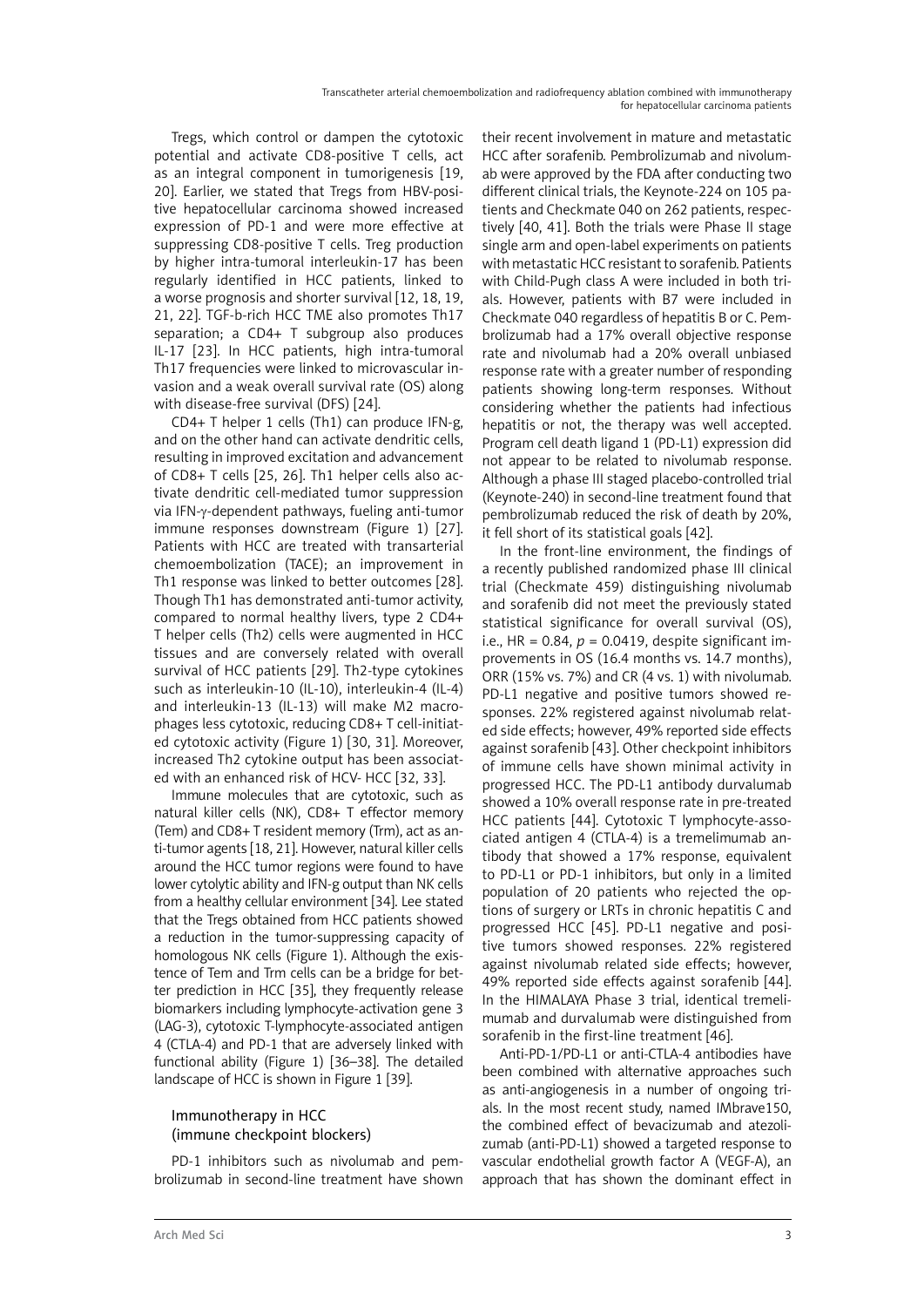improving progression-free survival (PFS) and OS in comparison to first-line treatment with sorafenib. The average effect of the bevacizumab and atezolizumab combination on OS was not achieved after 8.6 months of median follow-up as seen with sorafenib for 13.2 months (95% CI: 0.42–0.79; hazard ratio (HR) =  $0.58$ ;  $p = 0.0006$ ). However, with the combination the median PFS was found to be 6.8 months, whereas with sorafenib PFS was 4.5 months (95% CI,  $HR = 0.59$ ) There were continuous adverse episodes in the safety chart of all the drugs separately as well as in the combination regimen [47].

In conclusion, immune checkpoint inhibitors, when taken as a single agent, have shown an average response in the second-line setting against HCC followed by sorafenib, whereas the combinational effect has demonstrated that anti-angiogenesis leads to the front-line treatment setting due to its promising potential results.

## Local ablation technique and immune regulation

Local ablation technique is now advised as one of the most efficient treatment options available for early-stage HCC. Microwave ablation (MWA) and radiofrequency ablation (RFA) are the two most frequently used thermal/energy-based ablation modalities. By introduction of energy and high temperature into the tumor, the combination together can trigger inflammatory signaling molecules, stimulate tumor necrosis and produce neoantigens, leading to anti-tumor effects [48, 49]. Cryoablation (Cryo), unlike heat-based thermal ablation, causes cell inflammation by freezing tumor cells [50]. Another non-thermal ablation method is irreversible electroporation (IRE). Inducing milliseconds of electrical pulses results in increased permeability of the cell membrane and ultimately cell apoptosis, as opposed to the thermal modality. Furthermore, it does little damage to the extracellular environment, preserving the tissues and structural constituents in their entirety [51]. The secretion of a cytokine known as macrophage migration inhibitory factor (MIF) that stimulates immune cells is the most significant effect of immunological IRE compared to RFA after the HCC procedure [52]. The mechanisms by which ablation can modulate immunity are as follows.

#### Delivery of tumor-affiliated antigen

Tumor necrosis caused by ablation can result in cross-presentation, tumor-associated antigen (TAA) release, and dendritic cell (DC) recruitment. Antigen related cellular immunity to T cells may be stimulated by inflammatory cytokines secreted from the local microenvironment [53]. TAA is a requirement for the immune response. Intracellular components, including highly immunogenic proteins such as heat shock protein 70 (HSP-70), are released when a tumor is destroyed; therefore, it stimulates antigen-presenting cells (APCs), inducing an antitumor immune reaction through the MHC-1 signaling pathway [54]. A specific epitope of  $\alpha$ -fetoprotein (AFP) can also stimulate a mild-to-moderate CD8+ T response in peripheral blood mononuclear cells (PBMCs) [55]. The imbalance of pro- and anti-inflammatory molecules in these disorders implies that treatment efforts aimed at suppressing excessive inflammation may benefit in disease recovery [56].

### Changing the level of cytokine expression

Ablation/abscission elicits an intense immunological response on the edge of the local region. In fact, due to the need for liver homeostasis, tissue can initiate the self-mending process. Macrophages present at the wound site can secrete local cytokines [57]. Ablation helps to boost the expression of immunostimulating proteins such as tumor necrosis factor- $\alpha$  (TNF- $\alpha$ ), interferons (IFN), and interleukins (IL-1, IL-2), while silencing immunosuppressive proteins such as hepatocyte growth factor (HGF) and soluble IL-2 receptor. It also increases the CD4+/CD8+ expression ratio by provoking natural killer (NK) cells, CD3+ T/CD4+ T cells and lymphokine-activated killer cells (LAK) to become more active [58, 59].

## Motivating the immune mechanism of lymphocytes

After peripheral blood ablation, a significant increase in movement of CD3+T/CD4+ T cells was observed. The ratio of CD45RO+, CD3+, CD68+ and CD56+ cells in the local tumor region also improves, which can last up to 30 days [60]. The effects of cytotoxic T lymphocytes (CTLs) on locally situated tumors and the immune responses are enhanced by aggregation of tumor-infiltrating lymphocytes (TILs) and circulating peripheral lymphocytes. Nevertheless, ablation can assist tumor growth, particularly after an incomplete ablation process. Ablation can also trigger cell proliferation in HCC by upregulating the IL-L6, VEGF, HIF-1, and PD-1 expression [61, 62]. As a result, it is worth paying more attention to the resources to conduct expanded research on combinational ablation and immunotherapy.

#### Radiation therapy and ICIs

Immunoregulation necessitates the presence of RT. It causes tumor cells to release neoantigens, stimulates naive T-cell differentiation and proliferation, and improves T-cell functioning when given together with a PD-1 inhibitor [63]. Since the introduction of immunomodulators, radiation-induced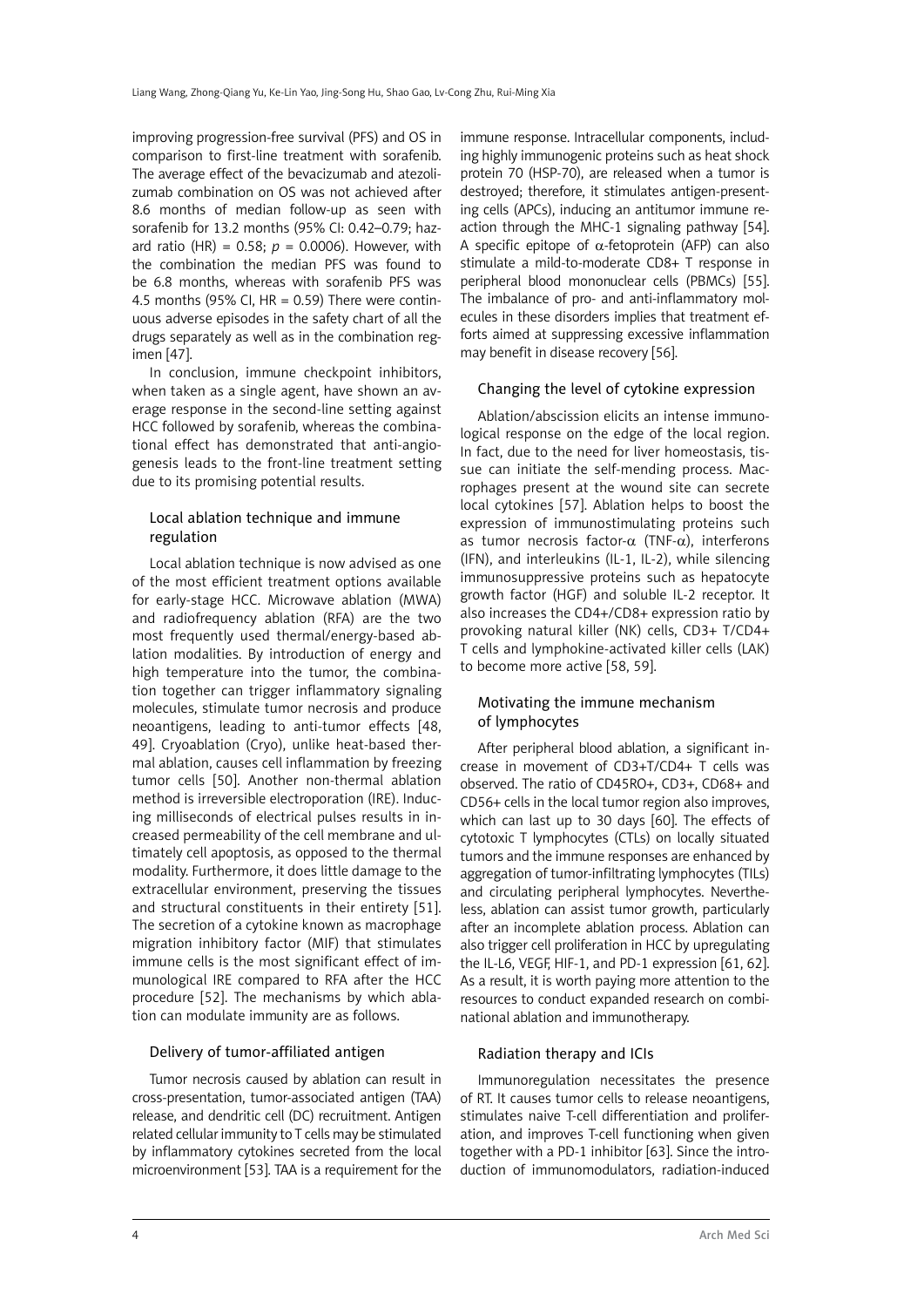Transcatheter arterial chemoembolization and radiofrequency ablation combined with immunotherapy for hepatocellular carcinoma patients

abscopal effects have gained enough in preclinical models [64–66]. In an animal experiment, supporting anti-PD-L1 therapy. Therefore, this combination extended the mice's survival ( $p = 0.001$ ) when compared to radiotherapy or anti-PD-L1 therapy alone [67]. Another study by Yoshimoto *et al.* revealed that RT, along with anti-CTLA-4, would boost anti-tumor effects of the immune system and prolong tumor development duration in a mouse model, which was found to be from 13.1 to 19.5 days [68]. Because of its accurate radiation delivery to the targeted lesions with less damage to the surrounding healthy tissue, selective internal radiotherapy (SIRT) is now a more acceptable option in HCC treatment [69]. Transcatheter arterial radioembolization (TARE) uses the hepatic artery to deliver radioactive particles to the target tumor, becoming a stable internal radioactive source. 131I-labeled iodized oil and 90Y microspheres are among the radioactive materials [70]. The immunocompetence of the TME has been confirmed to improve after 90Y therapy. This is due to increased TNF expression on the CD8+ T and CD4+ cell surface and an improvement in the ratio of APCs [71]. Figure 2 shows the various locoregional therapies and immunomodulation [72].



Figure 2. After peripheral blood ablation, the activity of CD3+T/CD4+ T cells increases abruptly. The population of CD3+, CD45RO+, CD56+, and CD68+ cells in the local tumor increases, which can last up to 30 days. The effects of cytotoxic T lymphocytes (CTLs) on local tumors and the immune responses are enhanced by aggregation of tumor-infiltrating lymphocytes (TILs) and circulating peripheral lymphocytes. On the other hand, ablation has the potential to initiate tumor growth, particularly after the incomplete ablation process. Hepatocellular carcinoma locoregional therapy immunomodulation mechanism. EBRT, TACE, or brachytherapy can be responsible for local tumor cell death and release immunogenic proteins such as ATP and HSP70 and TAA, which initiate APC and introduce antigens through the MHC-I pathway. Meanwhile, it attracts dendritic cells to the growing tumors and amplifies costimulatory signaling molecules, allowing tumor-specific T cells to enter the blood circulation and promoting the anti-tumor effect of CTL. Treg undergoes infiltration from local tumor tissue and spreads to distant non-treated lesions, causing them to regress. Locoregional therapy alters cytokine expression and TME, which modulates tumor immunity. Simultaneously, LRT can cause immunosuppressive agents to produce (IL-6, HIF-1, TGF-β, PD-1, Tregs, and so on) that promote tumor progression. The combination of locoregional and immune therapy is thought to be promising. Tumor-associated antigens (TAA), effector T cells (Teffs), cytotoxic T lymphocyte (CTL), tumor microenvironment (TME), antigen-presenting cell (APC), regulatory T cells (Tregs), major histocompatibility complex-I (MHC-I), major histocompatibility complex II (MHC-II), programmed cell death protein 1 (PD-1), T cell receptor (TCR), cytotoxic T lymphocyte-associated protein 4 (CTLA-4), high-mobility group protein (HMGB1), vascular cell adhesion molecule-1 (VCAM-1), immunogenic cell death (ICD), transforming growth factor-β (TGF-β), transcatheter arterial chemoembolization (TACE), interferon-γ (IFN-γ), hypoxia-inducible factor-1α (HIF-1α), interleukin-2 (IL-2), interleukin-6 (IL-6), heat shock protein 70 (HSP70). Reproduced with permission from [72]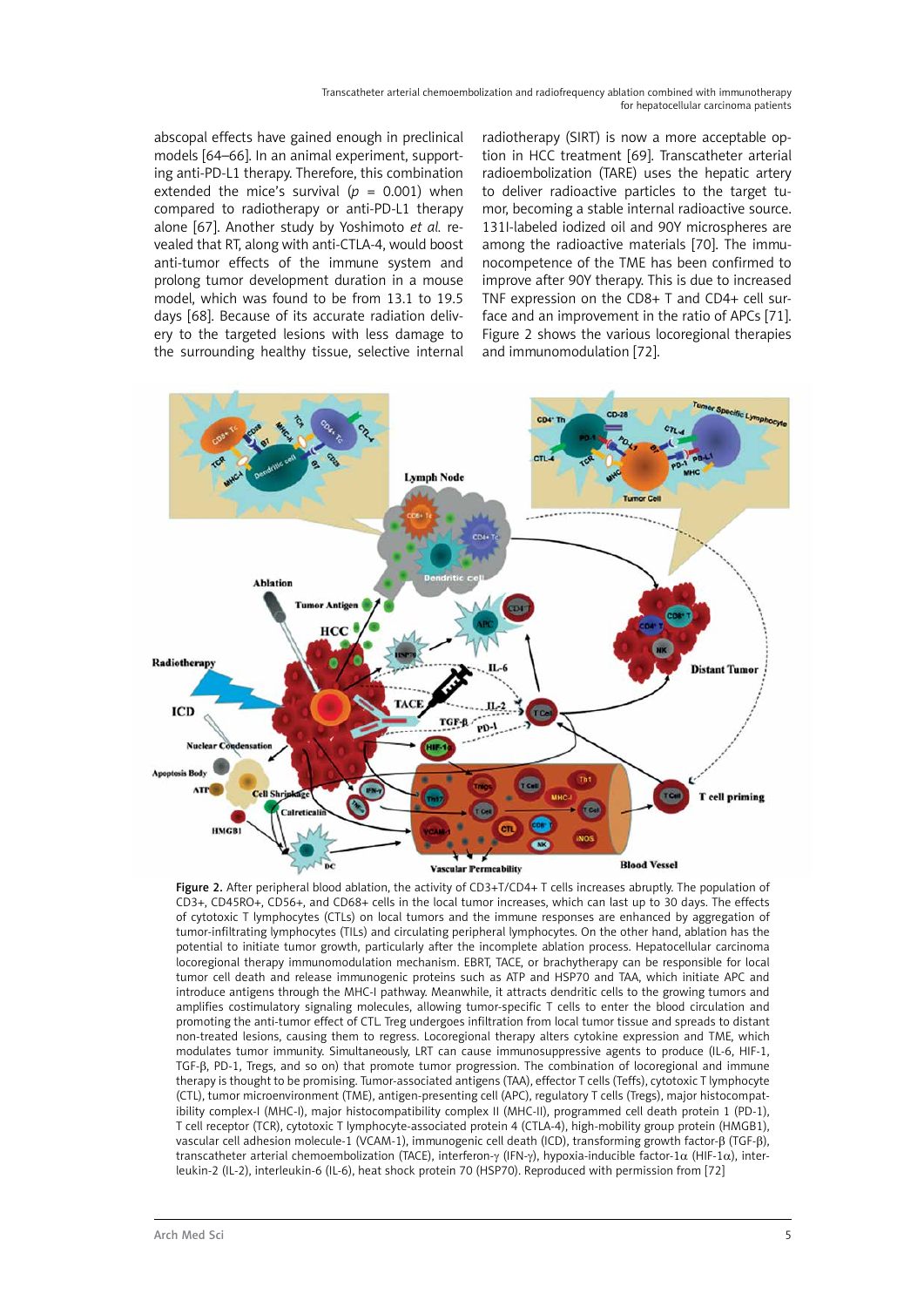#### TACE and immunomodulation

Transcatheter arterial chemoembolization (TACE) is a popular technique for irresistible HCC with a reserved liver function that may possess immune system regulating properties. After occlusion of feeding arteries, TACE can cause local tumor necrosis and release tumor-specific antigens secured by APCs and trigger tumor-specific immune responses. TACE has also been shown to alter the cytokine spectrum, T cell activity levels, and immune cell subsets [73, 74]. It increases IFN- and IL-1 secretion while suppressing IL-10 expression. It may also increase the expression of T helper 17 cells (Th17). In patients with low Treg cell expression, TACE can shift the tumor microenvironment (TME) to Th1 dominance, resulting in a better prognosis [75]. As compared to pre-TACE levels, CD4+ and CD25+ Tregs in the peripheral blood decreased dramatically (7.58 to 2.65%,  $p = 0.05$ ), whereas the ratio of CD4+ to CD8+ increases significantly  $(30.52 \pm 4.19 \text{ vs. } 1.29 \pm 0.14)$ [76]. However, TACE can also manage to accelerate histanoxia, leading to an increase in expression of PD-L1, HIF-1 $\alpha$  and aggregation of Tregs, ultimately resulting in immunological tolerance. For this reason, the disease prognosis of patients who have been subjected to TACE is largely based on the stability of tumor immune rescue and anti-tumor immunity [75, 77]. TACE damages the bile ducts and liver (Figure 3). Hence, it is crucial to conduct curative TACE when the tumor is localized and controllable. Arachidonic acid and other polyunsaturated fatty acids in combination with immune checkpoint inhibitors and tumor infiltrating lymphocytes enhance the activity of T, NK, and macrophages, thereby assisting in tumor cell elimination and sup-

pressing inflammatory side effects associated with immune checkpoint inhibitors [78, 79].

#### TACE combined with ICIs

TACE begins to necrotize the tumor by blocking the way of the tumor's nourishing artery, triggering a tumor-specific immune response, and secreting neoplastic antigens. Meanwhile, it promotes anoxia, which increases the release of immunosuppressive agents (Tregs, PD-1, and MDSCs) and immune resistance [80]. As a result, tumors may become immune-tolerant after one-time TACE treatment. TACE and ICIs together can improve the overall anti-tumor response. The CTLA-4 inhibitor tremelimumab and TACE have shown safety and affordability in a pilot study of HCC patients [45]. A dose of 15 mg/kg of tremelimumab for 90 days before tumor progression or extreme toxicity was given intravenously in the study. The result provides an acceptable safety profile and none of the patients needed steroids for any serious immune initiated adverse effects. After the first dose, some patients encountered a temporary but serious increase in transaminases, and it did not occur in consecutive cycles. The limited response rate was found to be 17.6%, disease management was found to be 76.4%, and duration of development was 6.48 months (95% confidence interval: 3.95–9.14) [45, 81].

Tremelimumab was administered to HCC patients already receiving sorafenib in other clinical trials. Six doses of tremelimumab in 4 weeks was prescribed, followed by intravenous administrations every 3 months until the patient reached off-treatment criteria. DEB-TACE was given to pa-



Figure 3. Showing the negative impact of TACE. Reproduced with permission from [79]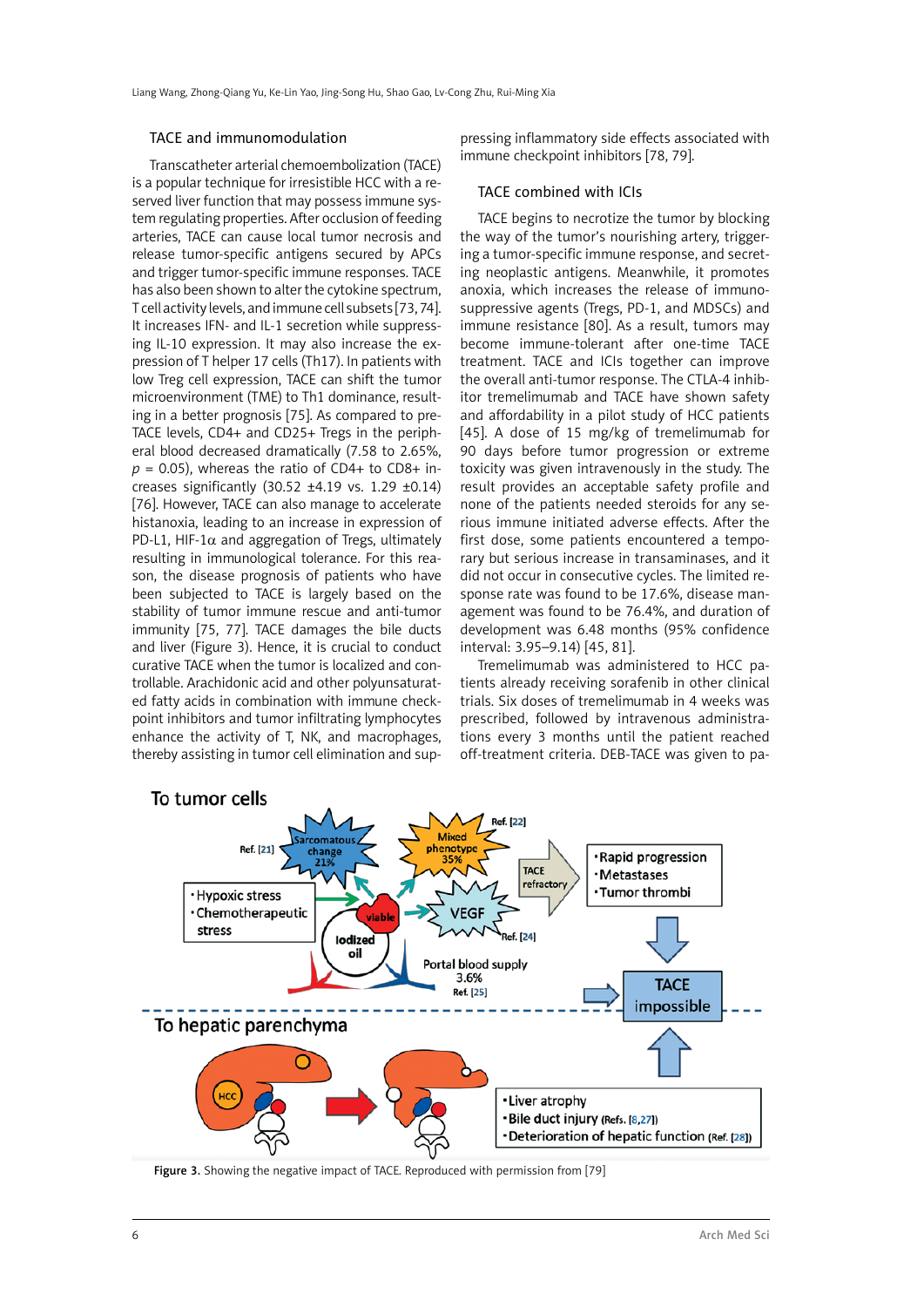tients on day 35 (drug-eluting bead TACE). At 2, 6, and 14 months, CT scans were performed. After 6 months the primary lesion shrank and nearly vanished, while the lesions of the non-treated intrahepatic region shrank gradually [82]. One case at our center was a 47-year-old male patient with Child-Pugh Class A of HCC who was treated with a combination of a recombinant humanized monoclonal anti-VEGF antibody (IBI305) and a fully humanized Ig 4 anti-PD-1 monoclonal antibody (sintilimab Tyvyt); both are certified for a clinical trial by the National Medical Products Administration (NMPA) of China (NCT03794440). The patient had been treated five times with TACE in the 8 months following his diagnosis. The patient agreed to take combinational therapy of IBI305 and sintilimab with TACE after the primary lesions shrank partly and new lesions appeared. Zhang *et al.* reported that the new combination of locoregional ablation and allogeneic cell adoption was safe and showed promising clinical effectiveness against HCC and ICC [83].

Intravenous administration of IBI305 and sintilimab was given with a three-week gap at a dose of 900 mg and 200 mg each, for a total of five doses. Tracking the progression of lesions was performed every 6 weeks and the patient was subjected to contrast-enhanced CT scans (one scan performed after every 2 doses). The total area of different lesions was reduced significantly when observed in CT images, involving partial reduction that was attained steadily right before the death endpoint. The case showed a beneficial primary outcome when IBI305 and sintilimab were given in combination with TACE to cure HCC. Another experiment conducted with nivolumab in patients with progressed HCC (NCT 03143270) is presently undergoing a phase I trial combined with DEB-TACE. The aim of this study is to look for the safest combination therapy at various stages. Up to 1 year, all participants will be treated with intravenous nivolumab (240 mg) every two weeks. TACE along with nivolumab is also studied in a phase II staged single-arm trial; it is an open-label study for intermediate-staged HCC (NCT 03572582), which concentrates on the degree of response. Initially TACE treatment will be distributed into cycles of 4 weeks. Day 1 (4 days) of cycle 3 (8 weeks and 4 days later), the following TACE will be repeated. Locoregional therapy can stimulate the preparation of expression of Th17 and T cells in the peripheral circulation by provoking the immunostimulating agents (IFN- $\gamma$ , TNF- $\alpha$ ), simultaneously inhibiting immunosuppressive factors (IL-6). Irradiation treatment shrinks vessel density and expands cytotoxic T lymphocyte permeability in the vascular system. It also increases the expression of VCAM-1 and promotes cytotoxic T cell infiltration, which boosts the anti-tumor immune response. There are currently numerous clinical trials ongoing or completed that use TACE and radio-frequency ablation combined with immunotherapy for hepatocellular carcinoma patients (Table I).

## Futuristic approach using combinational regimen for HCC

Apart from using ICB and RT in HCC therapy, the phase III staged trial of IMbrave150 in HCC

Table I. Selected ongoing clinical trials of use of TACE and radio-frequency ablation combined with immunotherapy for hepatocellular carcinoma patients (<https://www.clinicaltrials.gov/>)

| <b>Therapies</b>                           | Immunotherapeutic drugs or agents             | Clinical trials |
|--------------------------------------------|-----------------------------------------------|-----------------|
| <b>TACE</b>                                | Pembrolizumab                                 | NCT03397654     |
| <b>TACE</b>                                | Immuncell-LC                                  | NCT02856815     |
| <b>TACE</b>                                | Durvalumab and bevacizumab                    | NCT03937830     |
| <b>TACE</b>                                | Immune checkpoint inhibitor                   | NCT03817736     |
| <b>TACE</b>                                | Nivolumab or pembrolizumab                    | NCT03259867     |
| <b>TACE</b>                                | DC-CIK                                        | NCT02487017     |
| <b>TACE</b>                                | CTAL-4/PD-L1 (durvalumab and<br>tremelimumab) | NCT03638141     |
| <b>TACE</b>                                | Autologous Tcm immunotherapy                  | NCT03575806     |
| <b>TACE</b>                                | Nivolumab                                     | NCT03572582     |
| <b>TACE</b>                                | Immune killer cells                           | NCT03592706     |
| <b>TACE</b>                                | Cytokine-induced killer (CIK)                 | NCT02568748     |
| Chemoembolization (TACE) or Ablation (RFA) | Tremelimumab                                  | NCT01853618     |
| Y90-Radioembolization                      | Nivolumab                                     | NCT03033446     |
| Ablation                                   | Nivolumab                                     | NCT03383458     |
| Y90-Radioembolization                      | Pembrolizumab                                 | NCT03099564     |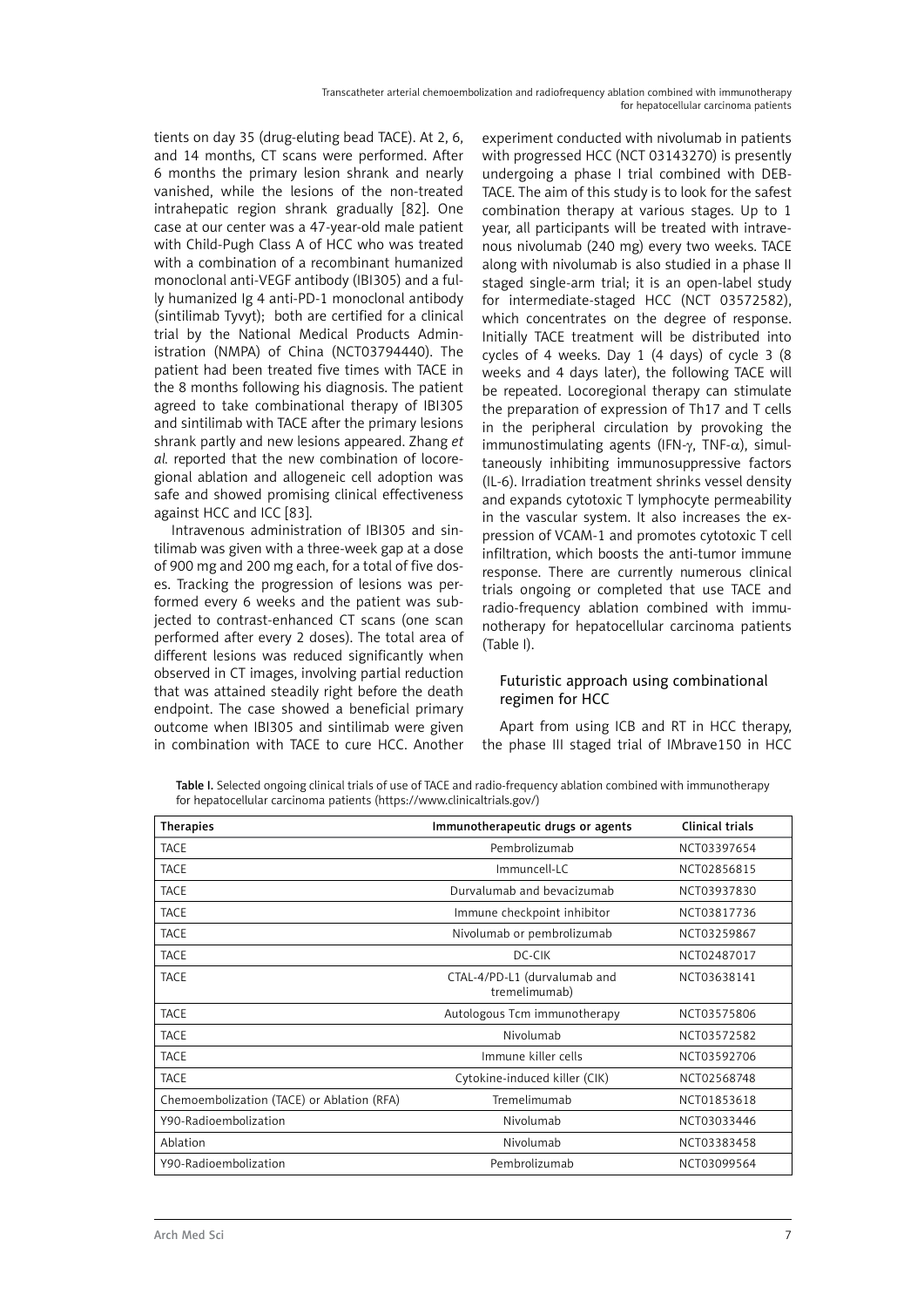patients showed superiority in OS, PFS and ORR when treated with anti-VEGF-A bevacizumab and anti-PD-L1 atezolizumab as compared to patients who underwent sorafenib treatment [84]. Angiogenesis is the major hallmark of cancer, a crucial component in tumor development and progression, and has been a promising target for drug evaluation in HCC [35, 85, 86]. The vascular abnormalities seen in HCC tumors have been linked to dysregulated VEGF expression [86, 87]. The outcomes of other research experiments in HCC patients have demonstrated that increased levels of VEGF after RFA or surgery are directly linked to a weak prognosis [88, 89]. Shigeta *et al.* explained the underlying pathway of the combinational treatment of anti-VEGF-A and anti-PD-L1 against tumor genesis using an orthotopic murine HCC model. They found that inhibiting VEGFR2- alone shows increased PD-1 levels on CD4+ cells in the tumor; however, when given in combination with anti-PD-1 therapy, the functioning of CD4+ cells was restored, leading to normal vessel formation. The combined therapy also enhances cytotoxic CD8+ T cell activation and tumor infiltration while Treg and monocyte infiltration decreases [90].

The expression level of VEGF in RT treated HCC tumors was significantly elevated [89]. Depending on this, it is worthwhile to investigate the potency of treating HCC patients with ICB and anti-angiogenesis after RT because of their capability to strengthen tumor-killing activities and control the tumor cells to renew (Figure 4). A second strategy is using an anti-angiogenic drug before RT to "normalize" the tumor vasculature and, as a result, increase the efficacy of the radiotherapy effects [91]. Following this combination treatment, ICB could be given to maintain anti-tumor immunity (Figure 4). Anti-angiogenics are linked to serious



Figure 4. The hypothesis of combining immune checkpoint blockade, anti-angiogenesis agents and radiotherapy in a single treatment. The key role of immunomodulation of all the therapeutic agents, as well as the synergetic effect of their combination in HCC, is depicted in the diagram. Immune infiltrates into TME are increased by RT, and amplification of immune checkpoint agents (e.g., CTLA-4, PD-L1 and PD-1) and VEGF is shown. Anti-VEGF accelerates normal vessel formation, which raises RT potency and/or increases cytotoxic cell infiltration into TME and improves CD4+ T cell PD-1 levels. The synergistic role of ICB and RT improves the effect of anti-VEGF and RT therapies by restoring and further enhancing anti-tumor immune responses. Reproduced with permission from [39]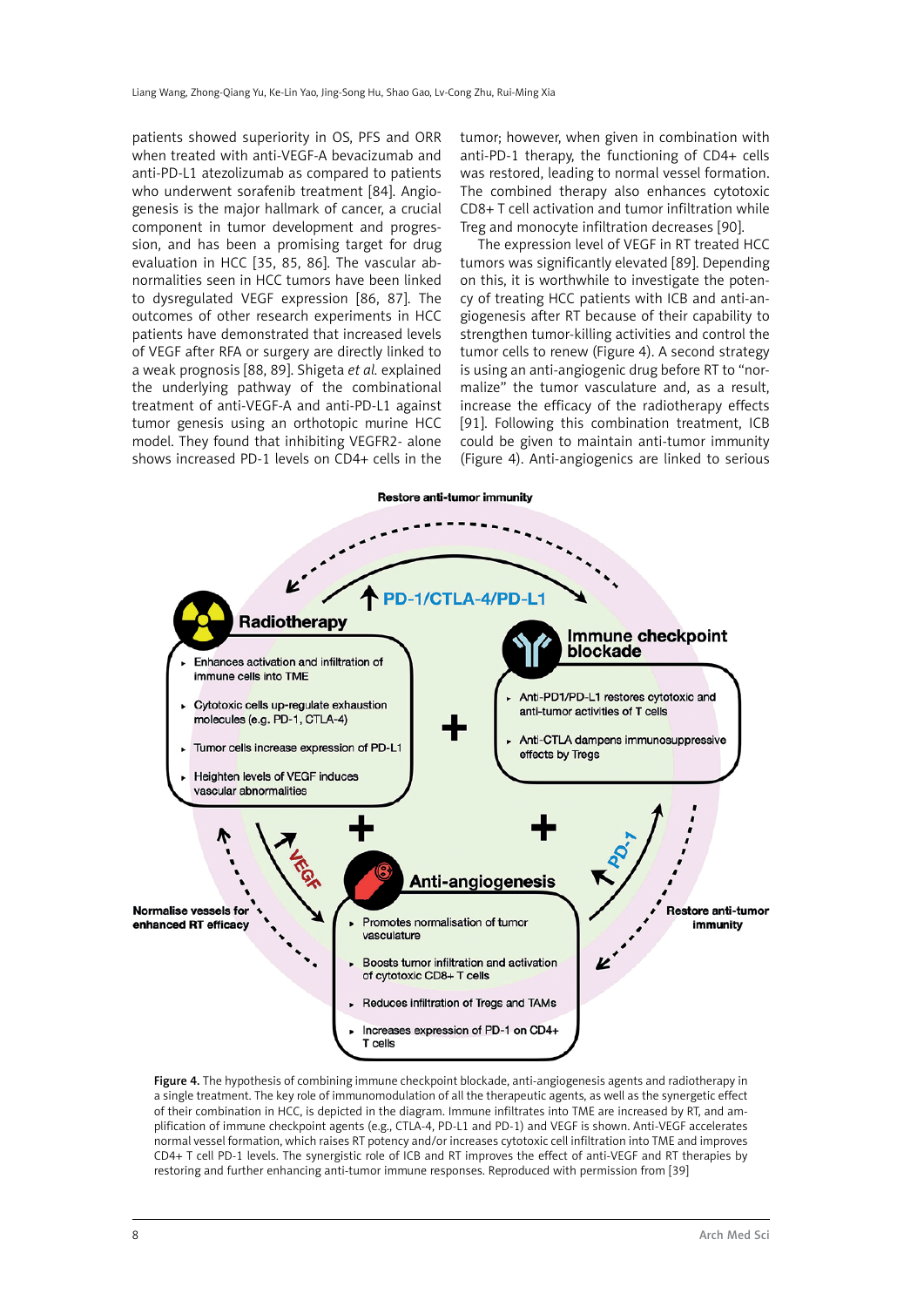gastrointestinal toxicity as a result of enhanced exposure to RT; therefore, careful evaluation of such treatment is required [92]. Other acceptable combinations such as dual RT with ICBs can be looked at as well.

## Conclusion and future perspective

Evidence from the studies indicates that LRTs have better immune modulation properties in HCC patients, which strongly suggests that the potential and synergistic effect of combined treatment with immune checkpoint blockers should be investigated in depth. However, many unanswered questions arise regarding LRTs: when is the best time to start immunotherapy – before, during, or after? What biomarkers are the most effective at predicting the response to this combination? Is there a connection between PD-L1 status and response? Can immunotherapy induce substantial immune activation in early/locally advanced HCC to produce similar results? Any of these questions can be answered by ongoing research and multidisciplinary collaboration.

## Acknowledgments

This work was supported by the Program from the Health and Family Planning Commission of Zhejiang Province (No. 2014KYA217 to RMX, No. 2019KY727 to ZQY) and the Program of Science and Technology (Medical and Health) from Shaoxing (No. 2018C30032 to LW).

Liang Wang and Zhong-Qiang Yu contributed equally to this work.

## Conflict of interest

The authors declare no conflict of interest.

R e f e r e n c e s

- 1. Ferenci P, Fried M, Labrecque D, et al. Hepatocellular carcinoma (HCC): a global perspective. J Clin Gastroenterol 2010; 44: 239-45.
- 2. Akinyemiju T, Abera S, Ahmed M, et al, The burden of primary liver cancer and underlying etiologies from 1990 to 2015 at the global, regional, and national level: results from the global burden of disease study 2015. JAMA Oncology 2017; 3: 1683-91.
- 3. Medavaram S, Zhang Y. Emerging therapies in advanced hepatocellular carcinoma. Exp Hematol Oncol 2018; 7: 17.
- 4. Bruix J, Qin S, Merle P, et al. Regorafenib for patients with hepatocellular carcinoma who progressed on sorafenib treatment (RESORCE): a randomised, double-blind, placebo-controlled, phase 3 trial. Lancet 2017; 389: 56-66.
- 5. Zhu AX, Kang YK, Yen CJ, et al. Ramucirumab after sorafenib in patients with advanced hepatocellular carcinoma and increased α-fetoprotein concentrations (REACH-2): a randomised, double-blind, placebo-controlled, phase 3 trial. Lancet Oncol 2019; 20: 282-96.
- 6. Abou-Alfa GK, Meyer T, Cheng AL, et al. Cabozantinib in patients with advanced and progressing hepatocellular carcinoma. N Engl J Med 2018; 379: 54-63.
- 7. Food, U.S. and A. Drug, FDA grants accelerated approval to pembrolizumab for hepatocellular carcinoma. 2018.
- 8. Food, U.S, Drug Administration: FDA Grants Accelerated Approval to Nivolumab for HCC Previously Treated with Sorafenib. FDA. gov.
- 9. Medzhitov R. Origin and physiological roles of inflammation. Nature 2008; 454: 428-35.
- 10. Landskron G, De la Fuente M, Thuwajit P, Thuwajit C, Hermoso MA. Chronic inflammation and cytokines in the tumor microenvironment. J Immunol Res 2014; 2014: 149185.
- 11. Hanahan D, Weinberg RA. Hallmarks of cancer: the next generation. Cell 2011; 144: 646-74.
- 12. Lim CJ, Lee YH, Pan L, et al. Multidimensional analyses reveal distinct immune microenvironment in hepatitis B virus-related hepatocellular carcinoma. Gut 2019; 68: 916-27.
- 13. Zhu AX, Duda DG, Sahani DV, Jain RK. HCC and angiogenesis: possible targets and future directions. Nature Rev Clin Oncol 2011; 8: 292-301.
- 14. Balkwill F, Mantovani A. Inflammation and cancer: back to Virchow? Lancet 2001; 357: 539-45.
- 15. Das UN. Molecular Biochemical Aspects of Cancer. Springer 2020.
- 16. Noy R, Pollard JW. Tumor-associated macrophages: from mechanisms to therapy. Immunity 2014; 41: 49-61.
- 17. Mantovani A, Sozzani S, Locati M, Allavena P, Sica A. Macrophage polarization: tumor-associated macrophages as a paradigm for polarized M2 mononuclear phagocytes. Trends Immunol 2002; 23: 549-55.
- 18. Chew V, Lai L, Pan L, et al. Delineation of an immunosuppressive gradient in hepatocellular carcinoma using high-dimensional proteomic and transcriptomic analyses. Proc Natl Acad Sci USA 2017; 114: E5900-9.
- 19. Fu J, Xu D, Liu Z, et al. Increased regulatory T cells correlate with CD8 T-cell impairment and poor survival in hepatocellular carcinoma patients. Gastroenterology 2007; 132: 2328-39.
- 20. Farhood B, Najafi M, Mortezaee K. CD8+ cytotoxic T lymphocytes in cancer immunotherapy: a review. J Cell Physiol 2019; 234: 8509-21.
- 21. Zheng C, Zheng L, Yoo JK, et al. Landscape of infiltrating T cells in liver cancer revealed by single-cell sequencing. Cell 2017; 169: 1342-56.
- 22. Gao Q, Qiu SJ, Fan J, et al. Intratumoral balance of regulatory and cytotoxic T cells is associated with prognosis of hepatocellular carcinoma after resection. J Clin Oncol 2007; 25: 2586-93.
- 23. Chen J, Gingold JA, Su X. Immunomodulatory TGF-β signaling in hepatocellular carcinoma. Trends Mol Med 2019; 25: 1010-23.
- 24. Zhang JP, Yan J, Xu J, et al. Increased intratumoral IL-17-producing cells correlate with poor survival in hepatocellular carcinoma patients. J Hepatol 2009; 50: 980-9.
- 25. Quezada SA, Simpson TR, Peggs KS, et al. Tumor-reactive CD4+ T cells develop cytotoxic activity and eradicate large established melanoma after transfer into lymphopenic hosts. J Exp Med 2010; 207: 637-50.
- 26. Palucka K, Banchereau J. Cancer immunotherapy via dendritic cells. Nat Rev Cancer 2012; 12: 265-77.
- 27. LaCasse CJ, Janikashvili N, Larmonier CB, et al. Th-1 lymphocytes induce dendritic cell tumor killing activity by an IFN-γ-dependent mechanism. J Immunol 2011; 187: 6310-7.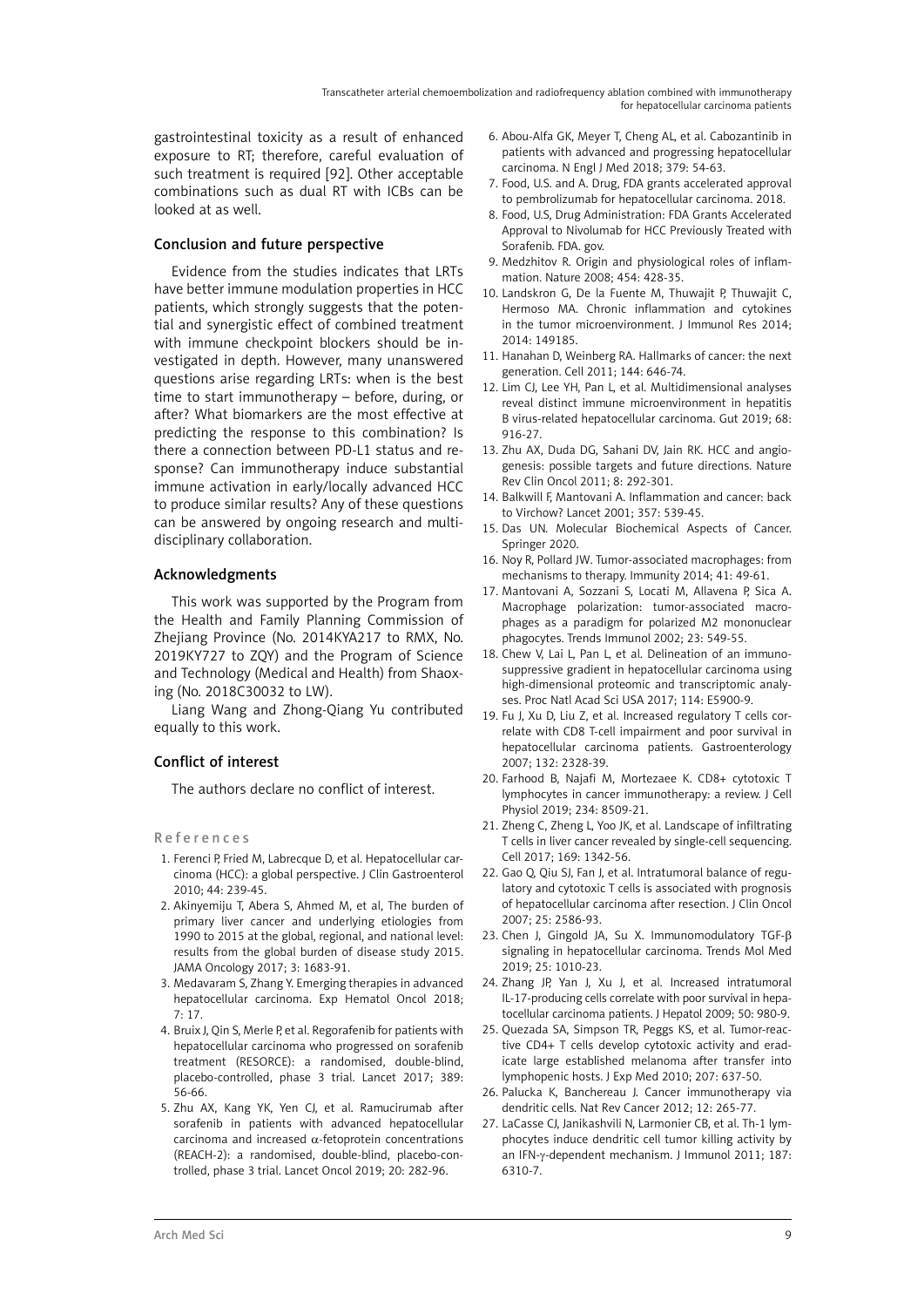- 28. Lee HL, Jang JW, Lee SW, et al. Inflammatory cytokines and change of Th1/Th2 balance as prognostic indicators for hepatocellular carcinoma in patients treated with transarterial chemoembolization. Sci Rep 2019; 9: 3260.
- 29. Foerster F, Hess M, Gerhold-Ay A, et al. The immune contexture of hepatocellular carcinoma predicts clinical outcome. Sci Rep 2018; 8: 1-11.
- 30. Ruffell B, DeNardo DG, Affara NI, Coussens LM. Lymphocytes in cancer development: polarization towards pro-tumor immunity. Cytokine Growth Factor Rev 2010;  $21: 3-10.$
- 31. DeNardo DG, Barreto JB, Andreu P, et al. CD4+ T cells regulate pulmonary metastasis of mammary carcinomas by enhancing protumor properties of macrophages. Cancer Cell 2009; 16: 91-102.
- 32. Saxena R, Kaur J. Th1/Th2 cytokines and their genotypes as predictors of hepatitis B virus related hepatocellular carcinoma. World J Hepatol 2015; 7: 1572-80.
- 33. Das UN. A novel embolization technique to stem hemorrhage complications and cancer. Balkan Med J 2020; 37: 182-3.
- 34. Cai L, Zhang Z, Zhou L, et al. Functional impairment in circulating and intrahepatic NK cells and relative mechanism in hepatocellular carcinoma patients. Clin Immunol 2008; 129: 428-37.
- 35. Lim CJ, Lee YH, Pan L, et al. Multidimensional analyses reveal distinct immune microenvironment in hepatitis B virus-related hepatocellular carcinoma. Gut 2019; 68: 916-27.
- 36. Chew V, Lai L, Pan L, et al. Delineation of an immunosuppressive gradient in hepatocellular carcinoma using high-dimensional proteomic and transcriptomic analyses. Proc Natl Acad Sci USA 2017; 114: E5900-9.
- 37. Barber DL, Wherry EJ, Masopust D, et al. Restoring function in exhausted CD8 T cells during chronic viral infection. Nature 2006; 439: 682-7.
- 38. Farhood B, Najafi M, Mortezaee K. CD8(+) cytotoxic T lymphocytes in cancer immunotherapy: a review. J Cell Physiol 2019; 234: 8509-21.
- 39. Lee YH, Tai D, Yip C, Choo SP, Chew V. Combinational immunotherapy for hepatocellular carcinoma: radiotherapy, immune checkpoint blockade and beyond. Front Immunol 2020; 11: 568759-9.
- 40. Zhu AX, Finn RS, Edeline J, et al. Pembrolizumab in patients with advanced hepatocellular carcinoma previously treated with sorafenib (KEYNOTE-224): a non-randomised, open-label phase 2 trial. Lancet Oncol 2018; 19: 940-52.
- 41. El-Khoueiry AB, Sangro B, Yau T, et al. Nivolumab in patients with advanced hepatocellular carcinoma (Check-Mate 040): an open-label, non-comparative, phase 1/2 dose escalation and expansion trial. Lancet 2017; 389: 2492-502.
- 42. Finn RS, Ryoo BY, Merle P, et al. Results of KEYNOTE-240: phase 3 study of pembrolizumab (Pembro) vs best supportive care (BSC) for second line therapy in advanced hepatocellular carcinoma (HCC). J Clin Oncol 2019; 37 (15 Suppl): 4004-4.
- 43. An Investigational Immuno-therapy Study of Nivolumab Compared to Sorafenib as a First Treatment in Patients With Advanced Hepatocellular Carcinoma. 1-03-2021; Available from: https://www.smartpatients.com/trials/ NCT02576509.
- 44. Wainberg ZA, Segal NH, Jaeger D, et al. Safety and clinical activity of durvalumab monotherapy in patients with hepatocellular carcinoma (HCC). J Clin Oncol 2017; 35 (15 Suppl): 4071.
- 45. Sangro B, Gomez-Martin C, de la Mata M, et al. A clinical trial of CTLA-4 blockade with tremelimumab in patients with hepatocellular carcinoma and chronic hepatitis C. J Hepatol 2013; 59: 81-8.
- 46. Abou-Alfa GK, Chan SL, Furuse J, et al. A randomized, multicenter phase 3 study of durvalumab (D) and tremelimumab (T) as first-line treatment in patients with unresectable hepatocellular carcinoma (HCC): HIMALAYA study. J Clin Oncol 2018; 36 (15 Suppl): TPS4144.
- 47. Finn RS, Ducreux M, Qin S, et al. IMbrave150: a randomized phase III study of 1L atezolizumab plus bevacizumab vs sorafenib in locally advanced or metastatic hepatocellular carcinoma. J Clin Oncol 2018; 36 (15 Suppl): TPS4141.
- 48. Chu KF, Dupuy DE. Thermal ablation of tumours: biological mechanisms and advances in therapy. Nat Rev Cancer 2014; 14: 199-208.
- 49. den Brok MH, Sutmuller Rp, van der Voort R, et al. In situ tumor ablation creates an antigen source for the generation of antitumor immunity. Cancer Res 2004; 64: 4024-9.
- 50. Jansen MC, van Hillegersberg R, Schoots IG, et al. Cryoablation induces greater inflammatory and coagulative responses than radiofrequency ablation or laser induced thermotherapy in a rat liver model. Surgery 2010; 147: 686-95.
- 51. Edd JF, Horowitz L, Davalos RV, Mir LM, Rubinsky B. In vivo results of a new focal tissue ablation technique: irreversible electroporation. IEEE Trans Biomed Eng 2006; 53: 1409-15.
- 52. Sugimoto K, Kakimi K, Takeuchi H, et al. Irreversible electroporation versus radiofrequency ablation: comparison of systemic immune responses in patients with hepatocellular carcinoma. J Vasc Interv Radiol 2019; 30: 845-53.
- 53. Keisari Y. Tumor abolition and antitumor immunostimulation by physico-chemical tumor ablation. Front Biosci 2017; 22: 310-47.
- 54. Haen SP, Gouttefangeas C, Schmidt D, et al. Elevated serum levels of heat shock protein 70 can be detected after radiofrequency ablation. Cell Stress Chaperones 2011; 16: 495-504.
- 55. Thimme R, Neagu M, Boettler T, et al. Comprehensive analysis of the alpha-fetoprotein-specific CD8+ T cell responses in patients with hepatocellular carcinoma. Hepatology 2008; 48: 1821-33.
- 56. Narasimha Das U. Lipoxins, resolvins, protectins, maresins and nitrolipids, and their clinical implications with specific reference to cancer: part I. Clin Lipidol 2013; 8: 437-63.
- 57. Rozenblum N, Zeira E, Bulvik B, et al. Radiofrequency ablation: inflammatory changes in the periablative zone can induce global organ effects, including liver regeneration. Radiology 2015; 276: 416-25.
- 58. Li X, Liang P. Immunotherapy for hepatocellular carcinoma following thermal ablation. J Buon 2014; 19: 867-71.
- 59. Gravante G, Sconocchia G, Ong SL, Dennison AR, Lloyd DM. Immunoregulatory effects of liver ablation therapies for the treatment of primary and metastatic liver malignancies. Liver Int 2009; 29: 18-24.
- 60. Dong BW, Zhang J, Liang P, et al. Sequential pathological and immunologic analysis of percutaneous microwave coagulation therapy of hepatocellular carcinoma. Int J Hyperthermia 2003; 19: 119-33.
- 61. Chen MF, Chen PT, Chen WC, et al. The role of PD-L1 in the radiation response and prognosis for esophageal squamous cell carcinoma related to IL-6 and T-cell immunosuppression. Oncotarget 2016; 7: 7913-24.